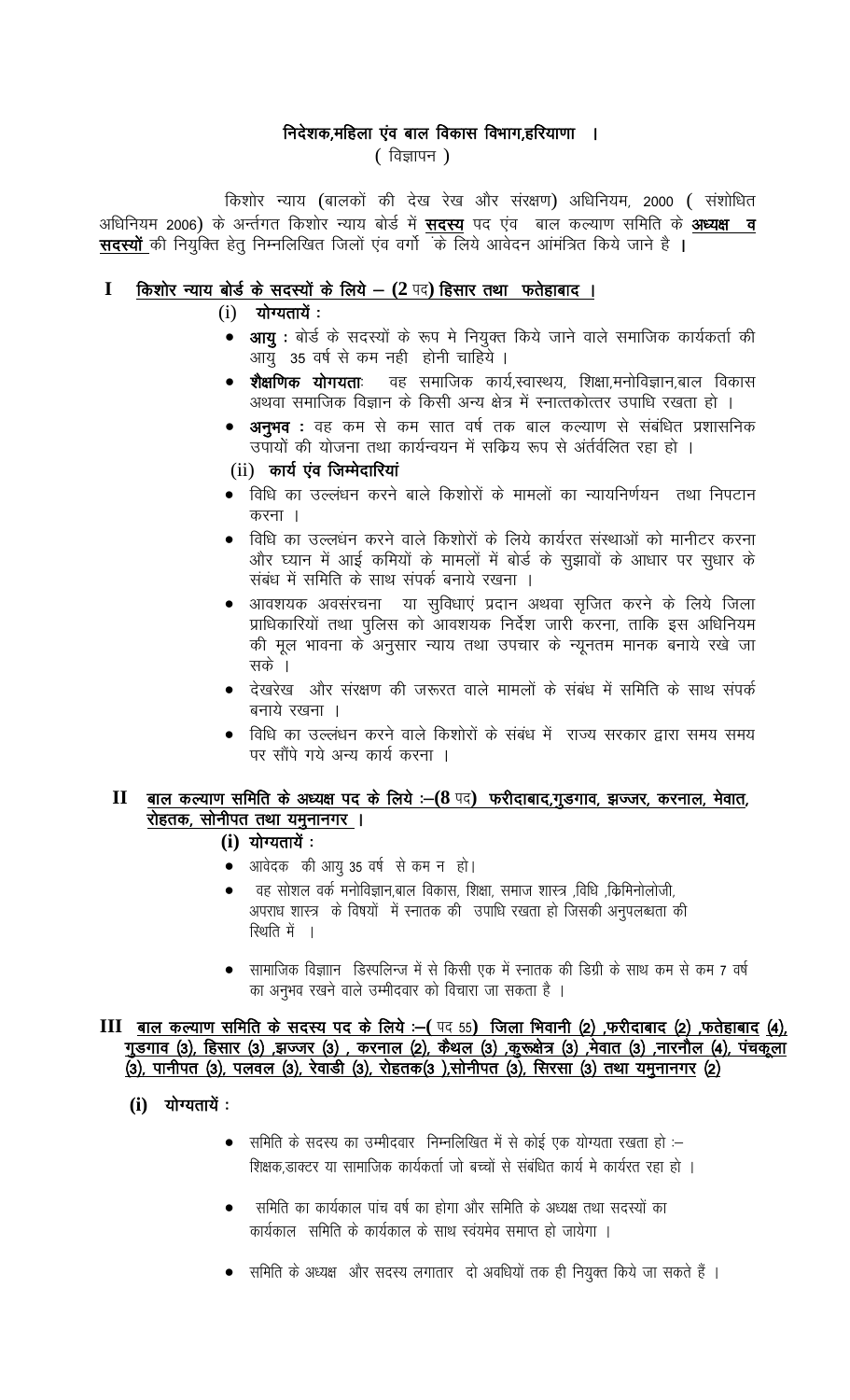- नोट $1 -$ कोई व्यक्ति बाल कल्याण समिति एंव बोर्ड के अध्यक्ष / सदस्य के रूप में नियुक्तिय के लिये विचारणीय नही होगा,यदि वह:
	- किसी विधी के अधीन सजायफता हो ।  $(i)$
	- $(ii)$ बच्चों से दुर्व्यवहार अथवा बाल श्रमिक नियुक्त करने अथवा मानवाधिकार के उल्लघंन या अन्य किसी अनैतिक कार्य मे शामिल रहा हो ।
	- कोई ऐसा व्यवसाय कर रहा हो, जिसके कारण वह समिति के कार्य के  $(iii)$ निष्पादन पर आवश्यक समय तथा ध्यान न दे सकता हो ।
	- इस अधिनियम) तथा इसके अर्न्तगत बनाये गये नियमों के अधीन विहित अर्हताएं तथा अनुभव  $(iv)$ पूरा न करता हो, ऐसे मामलों में चयन समिति जांच कर लेने के बाद तथा ऐसे तथ्यों के सिद्व होने पर उसके आवेदन को रद्व करेगी तथा रिक्तियों को भरने के लिये तैयार की गई सूचि में से अगले व्यक्ति के नाम की अनुशंसा करेगी ।
- नोट 2. समिति के कार्यकर्ता को प्रति बैठक 500 / - रूपये की दर से यात्रा / बैठक भत्ता दिया जायेगा ।
- पात्र आवेदक अपना आवेदन तथा बायो- डाटा शैक्षणिक योग्यतायें,अनुभव नोट 3. प्रमाण पत्रों सहित भिजवाने के लिये संबंधित जिला कार्यक्रम अधिकारी महिला एंव बाल विकास विभाग के कार्यालय में दिनांक 16/08/2013 तक अवश्य प्रस्तुत करें । आवेदन पत्र कार्यक्रम अधिकारी के माध्यम से प्राप्त न सिथित में विचारा नही जायेगा ।

होने की

नोट 4 : आवेदक अपने आवेदन में निम्नलिखित जानकारी का उल्लेख करेगें ।

- पद का नाम  $(i)$
- आवेदक का नाम  $(ii)$
- $(iii)$ पिता  $/$ पति का नाम
- स्थाई पता  $(iv)$
- $(v)$ पत्राचार पता
- दूरभाष न0 /फेक्स न0 /ईमेल आई0डी0  $(vi)$
- उच्च विद्यालय के प्रमाण पत्र अनुसार जन्म तिथि  $(vii)$
- $(viii)$ वर्तमान आयु
- शैक्षणिक योग्यतायें  $(ix)$
- सामाजिक कार्य व संबंधी क्षेत्र में 7 वर्ष का अनुभव प्रमाण पत्र  $(X)$
- $(xi)$ हरियाणा का निवासी होने का प्रमाण –पत्र ।

रेनू फुलिया आई0ए0एस0 निदेशक महिला एंव बाल विकास विभाग,हरियाणा बेज न0 15–20, पॉकेट –ाा, सैक्टर–4,पंचकूला, । दूरभाष पर न0 0172- 2571151 बैबसाईट www. wcdhry.gov.in ईमेल आईडी spsu.icps@gmail.com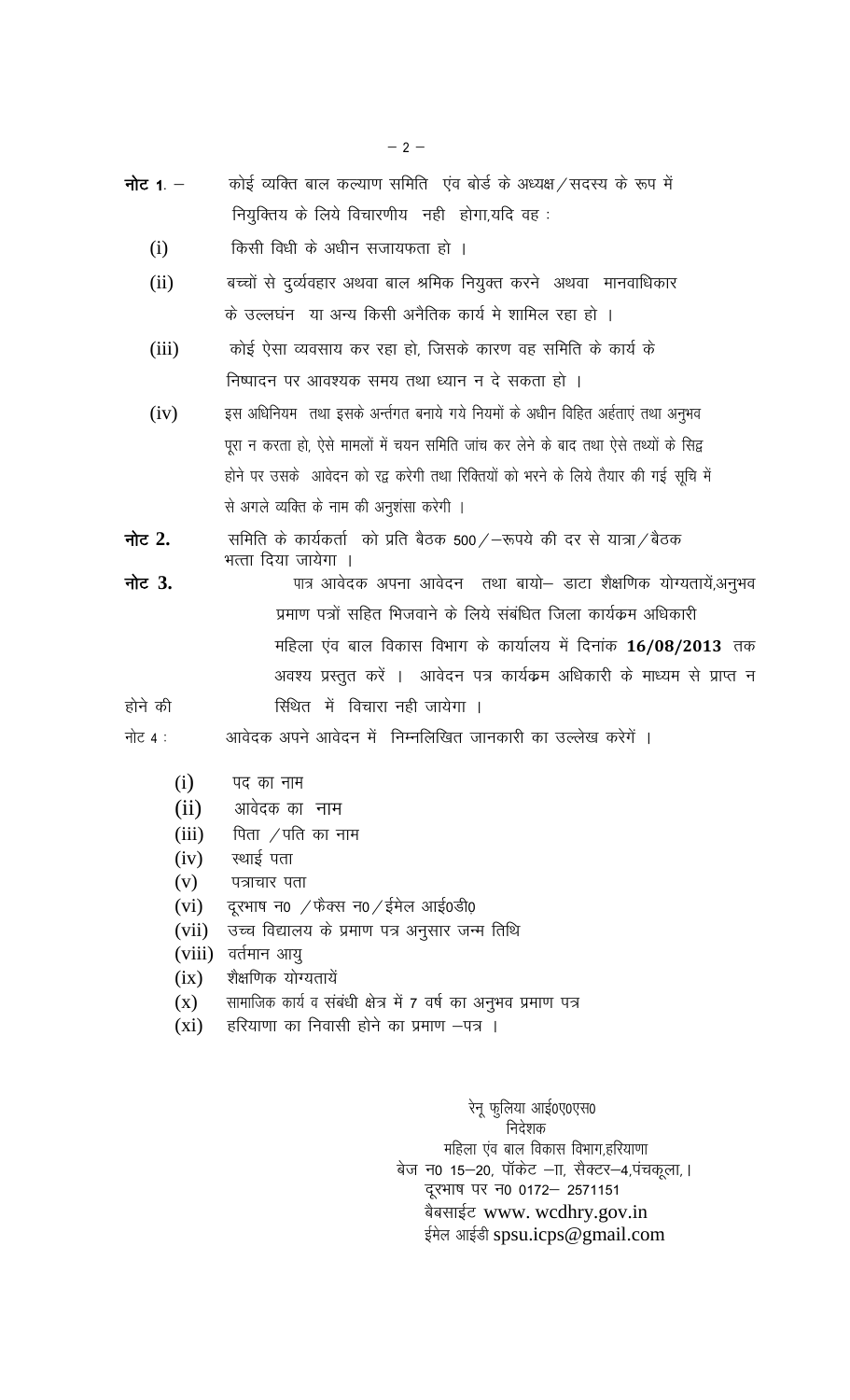# **DIRECTOR WOMEN & CHILD DEVELOPMENT HARYANA**

 **(Advertisement)**

 **Applications are invite fo appointment of Members of Juvenile Justice Boards and Chairman & Members of Child Welfare Committees under Juvenile Justice (Care & Protection of Children ) Act,2000 (as amended in 2006) for following districts and categories.** 

### **I Members of Juvenile Justice Boards Two ( For Distri ct Hisar and Fatehabad only ) i) Qualification:-**

- (i) The Social Worker to be appointed as Member of the Board shall be a person not less that 35 years of age.
- (ii) He/She should be post graduate degree in social work, health, education, psychology, child development or any other social science discipline.
- (iii) He/She should have been actively involved and engaged in planning, implementing and administering measures relating to child welfare for at least 7 years.
- (iv) Having domicile of Haryana.

## **ii) Role & Responsibilities:-**

- (i) adjudicate and dispose cases of juveniles in conflict with law;
- (ii) monitoring instructions for juveniles in conflict with law and seeking compliance from them in cases of any noticeable lapses and improvement bases on suggestions of the Board;
- (iii) pass necessary direction to the district authority and police to create or provide necessary infrastructure or facilities so that minimum standards of justice and treatment are maintained in the sprit of the Act;
- (iv) maintain liaison with the Committee in respect of cases needing care and protection;
- (v) any other function assigned by the State Government from time to time relating with juveniles in conflict with law.

## **II Chairperson of Child Welfare Committees :- 8 Posts (Faridabad,Gurgaon,**

## **Jhajjar,Karnal,Mewat, Rohtak ,Sonepat and Yamunanagar only)**

- **i) Qualification:-**
- A person is not less than 35 years of age.
- Graduate degree in Social Work Psychology, Child Development, Education, Sociology, Law Criminology and where such a person is not available, a person with atleast Graduate degree in any of the Social Science disciplines having minimum **experience of 7 years of in respective field.**

**III Member of Child Welfare Committees (55 Posts) Bhiwani(2) Faridabad (2) Fatehabad (4), Gurgaon (3) , Hisar (3) Jhajjar (3), Karnal (2), Kaithal (3) Kurukshetra (3) Mewat (3), Narnaul (4), Panchkula(3), Panipat(3), Palwal(3), Rewari(3), Rohtak(3), Sonepat(3), Sirsa(3) and Yamunanagar(2)** 

- **ii) Qualification:-**
- A person to be selected as Member of Committee shall have either of the following qualification; A teacher, A doctor or a Social Worker who has been involved in work concerning children.
- The Committee shall have a **tenure of five years** and the tenure of Chairperson and members shall be co-terminus with the tenure of the Committee.
- The Chairperson and Members of the Committee shall be eligible for appointment for a maximum of **two consecutive terms**.
- **Note 1**: No person shall be considered for selection as a Chairperson/Member Child Welfare Committee, if he/she,
	- 1. has been convicted under any law;
	- 2. has ever indulged in child abuse or employment of child labour or any other human right violations or immoral act;
	- 3. is holding such other occupation that does not allow him to give necessary time and attention to the work of the Committee.
	- 4. does not fulfill the qualification and experience prescribed in the Act and the rules made there under, and in such a case the selection committee shell after due inquiry and on establishment of such fact, reject his application and recommend the name of the next person from the list of names prepared for filling the vacancies.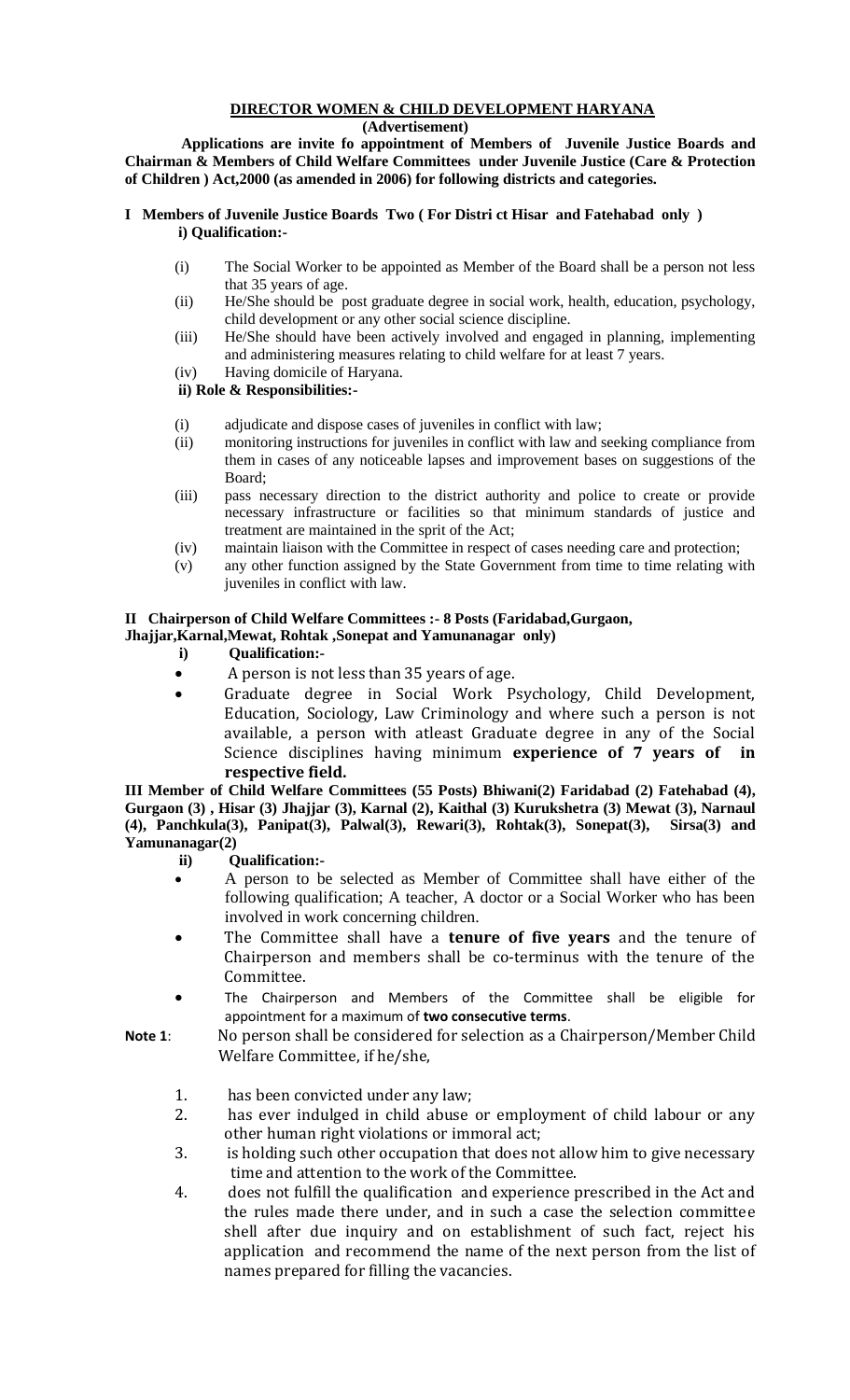- **Note 2:** The member of the Committee shall be paid as travel and sitting allowance, Rs. 500/- (Rs. Five hundred only) per sitting/meeting.
- **Note 3:** Applicant who are eligible will send their applications and Bio-Data along with their certificates of educational qualifications, experience certificate and submit the same to respective District Programme Officer, Women &
- **Note 4:** Child Development Department by **16 /08 / 2013** positively.<br>**Note 4:** Applicant has to mention the following information in his appl **Note 4:** Applicant has to mention the following information in his application format:
	- i. Name of the post
	- ii. Name of Candidate
	- iii. Father / husband Name
	- iv. Permanent Address
	- v. Correspondence Address<br>vi. Telephone Number / Fax
	- Telephone Number / Fax No. / Email ID
	- vii. Date of Birth (as per certificate of High School)
	- viii. Present Age
	- ix. Educational Qualification
	- x. Experience of Social Work and other child related fields
	- xi. Having Domicile of Haryana State.

 Renu Phulia, IAS Director, Women & Child Development Department Haryana, Bays No.: 15-20, Pocket-II, Sector-4, Panchkula Phone No.: 0172-2571151 Website: www.wcdhry.gov.in Email ID: spsu.icps@gmail.com